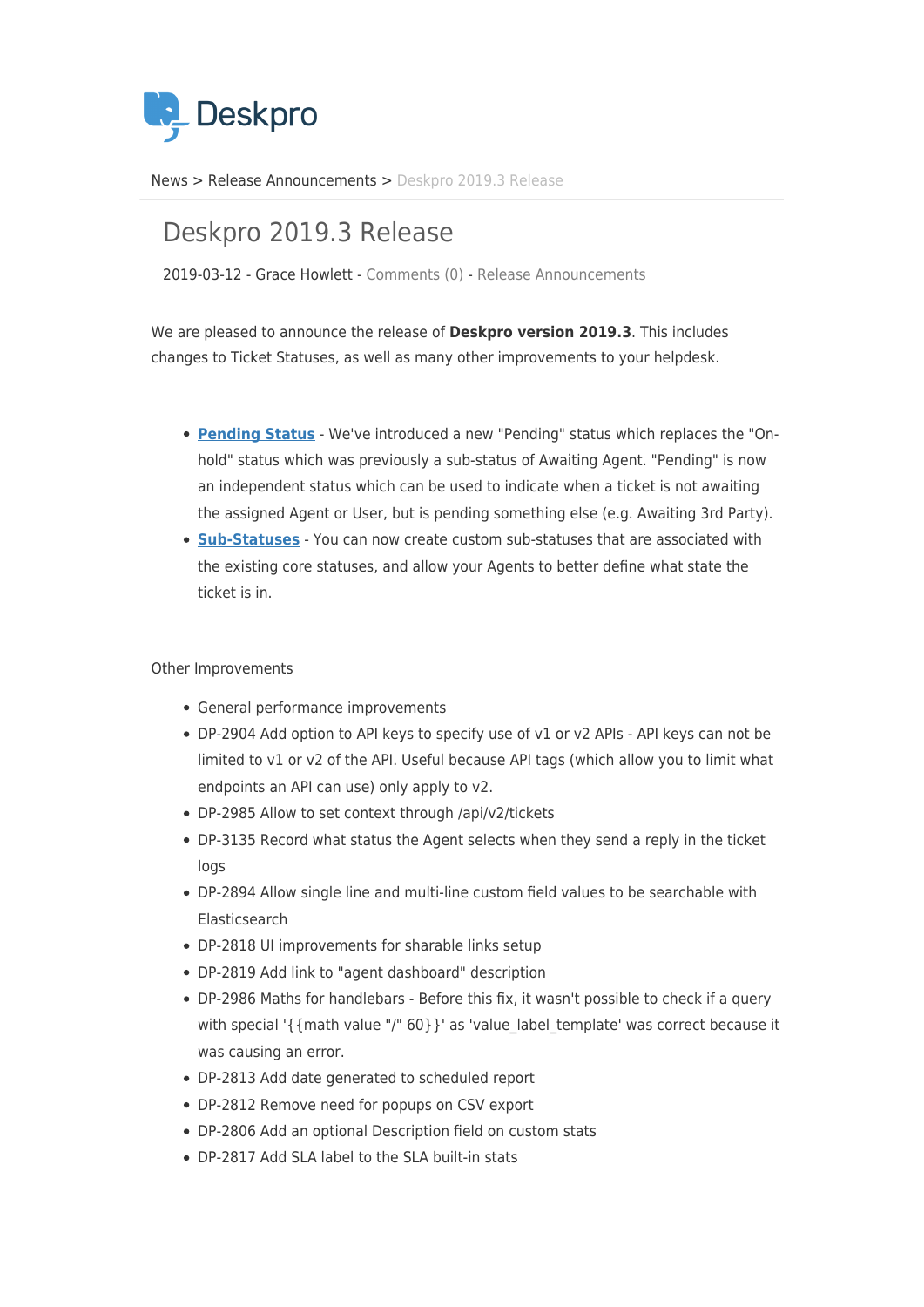- DP-2807 Add more mouse over icons for widgets added to dashboards (includes a link back to stat in stat builder, print icon, export as CSV icon and help icon)
- DP-2428 Guides: parent topic creation UI improvements

## Bug Fixes

- DP-3004 The French language pack is displaying as 'Anglais'
- DP-2944 Standalone PHP script to import KB articles
- DP-1794 Unable to open, delete or publish draft guide topics
- DP-2695 Customer should not get a timeout error when trying to save new custom fields/options
- DP-2852 Emails failed to send: Header value must be composed of printable US-ASCII characters
- DP-2993 We should display the date/time in the Recent Activity drop-down
- DP-3005 When you export tickets as CSV, the 'Language' names with special characters aren't displayed correctly
- DP-3021 Use the core default timezone on shared dashboard URL
- DP-3039 Improve First/Last name split
- DP-2936 Add Email Processing log and gateway setting in ticket debug archive
- DP-3027 Fix error:Exception: 0 Type error: Argument 1 passed to DeskPRO\Bundle\AppBundle\Settings\Model\IMSettings::setChatsOrder() must be of the type array, null given
- DP-3009 Fix error: Call to a member function getBrand() on null
- DP-3000 Broken plural translation on portal
- DP-3040 Extra brands displaying on agent new ticket form
- DP-2971 In POST to /tickets you are required to define every single agent validated field, regardless of department
- DP-3051 Disabling the 'Everyone' usergroup for one brand, breaks the other brand's portal pages
- DP-2810 Shouldn't be able to edit labels on built-in stats
- DP-3094 Fix error: E\_WARNING
- (/app/src/DeskPRO/Bundle/ReportBundle/Dpql2/Func/DpqlFormat.php line 74): number format() expects parameter 1 to be float, string given
- DP-1364 Satisfaction Survey displays when user resolve any ticket from the Portal, even if Satisfaction is disabled in Admin
- DP-2150 Stat Builder | Saving Queries with % in string at start is not saving the stat
- DP-3090 V2 API: Cannot retrieve any custom\_data from tickets/[parentid]/charges/[id]
- DP-2918 It should not be possible to save invalid weekdays when using custom date fields in tickets
- DP-3011 Modifying the alias of a multi-select field can cause corruption leading to a